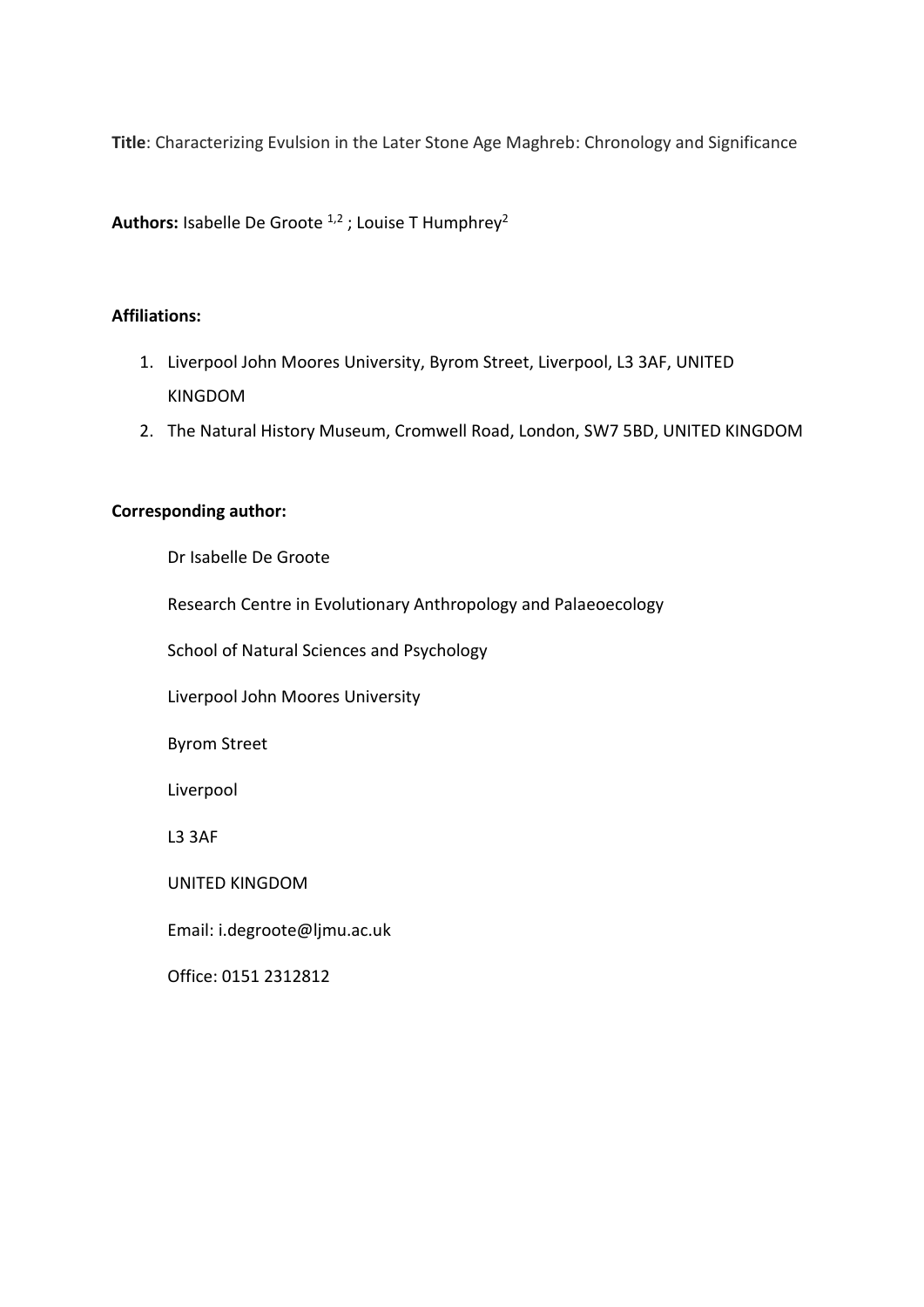### Introduction

The expression of dental modification varies throughout the world and includes filing of teeth into predetermined shapes, colouring of teeth and applying precious stone inlays, as well as the intentional removal of whole teeth, referred to as ablation, avulsion or evulsion (Cook 1981, Hrdlička 1944). Intentional dental modification represents a strong and enduring visible representation of group affiliation and can contribute substantially to an individual's sense of identity (Willis, Harris, and Hergenrader 2008, Agbor, Naidoo, and Mbia 2011, Bocquentin 2011, Bonfiglioli et al. 2004b, Durband, Littleton, and Walshe 2014). Ethnographers have reported examples of dental modification in communities from around the world, and this practice continues into recent times (Bolhofner 2014, Cook 1981, Kangxin and Nakahashi 1996, Kusaka et al. 2011, Tayles 1996). Numerous studies have looked into associations between the type, extent and frequency of dental modifications seen in both the ethnographic and archaeological record (Bocquentin 2011, Briggs 1955, Humphrey and Bocaege 2008, Stojanowski, Carver, and Miller 2014). Tooth evulsion is the earliest form of dental modification known in the archaeological record (Humphrey and Bocaege 2008). Tooth evulsion is the deliberate removal of teeth from the mouth and does not include extraction of teeth associated with the treatment of oral health problems, such as caries or abscesses. A number of factors (including dental disease, age-related or traumatic loss [accidental or violent]) can lead to absence of a tooth and need to be excluded before tooth evulsion is inferred (Cook 1981, Hrdlička 1944, Lukacs and Hemphill 1990, Lukacs 2007, Merbs 1968, Tayles 1996, Russell et al. 2013). Under most circumstances dental disease is unlikely to result in the loss of anterior teeth since anterior teeth, and incisors in particular, are not commonly involved (Hillson 1996). Isolated examples of ante-mortem tooth loss may represent accidental tooth loss, for example a tooth knocked out during a fall or a fight, rather than tooth evulsion. However, when numerous individuals in a site or region show similar patterns of ante-mortem tooth loss, the cause is more likely to be evulsion (Merbs 1968, Tayles 1996).

Here we will focus on the practice of tooth evulsion in the Maghreb (Northwest Africa). Archaeological investigations in this region, encompassing modern day Morocco, Algeria and Tunisia, commenced in the late 19<sup>th</sup> century, and almost immediately archaeologists started to report on the absence of anterior teeth in many human remains excavated from Neolithic and earlier contexts (Bertholon 1912, Debruge 1914). Issues of interest include the geographical and chronological distribution of the tooth evulsion, differences in the patterning and extent of the practice within communities, the age at which the intervention occurred and how it was conducted, and most intriguingly, but also least accessible, the motives underlying this custom.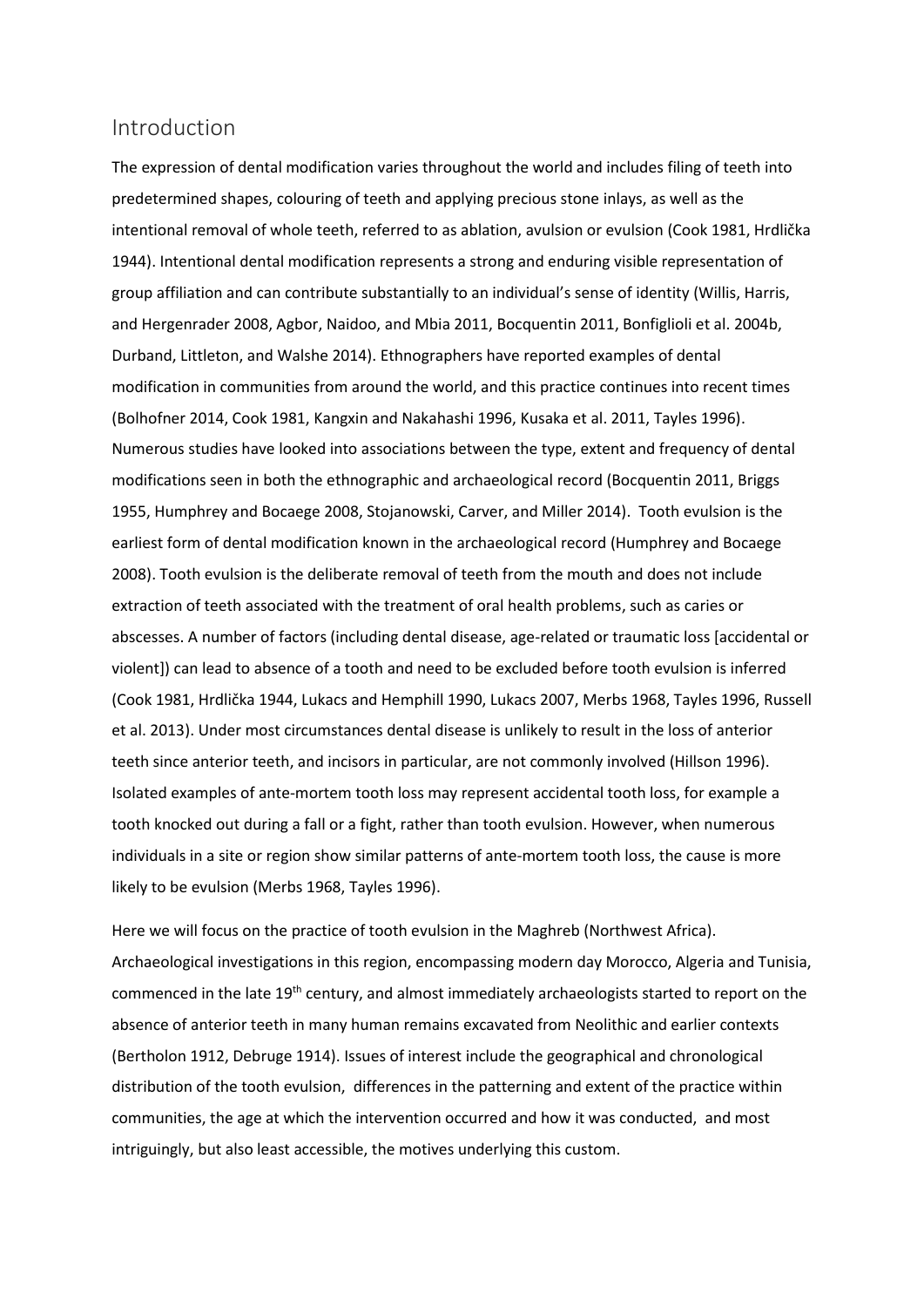## Geographical and chronological distribution

The geographical and chronological distribution of tooth evulsion has implications for understanding the cultural transmission of this practice, and has been studied in a number of regions (Bonfiglioli et al. 2004a, Finucane, Manning, and Touré 2008, Hadjouis 2002, Humphrey and Bocaege 2008, Kangxin and Nakahashi 1996, Mower 1999, Pietrusewsky and Douglas 1993, Stojanowski, Carver, and Miller 2014, Tayles 1996). Humphrey and Bocaege (2008) reported changing patterns from the Later Stone Age (Iberomaurusian) through to the Neolithic in the Maghreb. A recent paper by Stojanowski (2014) looked more broadly at the chronological and geographical distribution of evulsion across North Africa. His analyses suggested that Gobero, southern Sahara, was likely settled by migrants from the Maghreb who introduced tooth evulsion into the Southern Sahara region. Influx of other populations over time resulted in an increase in complexity of the behaviour and resulted in different patterns being observed in different groups (Stojanowski, Carver, and Miller 2014).

Here, we present an updated summary of the chronological and geographical distribution of tooth evulsion in the Maghreb from the Later Stone Age (Iberomaurusian) through the Capsian and into the Neolithic (Figure 1). We include only those individuals where burials were clearly linked to a specific cultural horizon or where the human skeleton or associated objects have been directly dated, and where it the original publications mention specifically whether or not evulsion was present.

The Iberomaurusian starts around 22,000 years ago (Bouzouggar et al. 2008) and spans the whole of the Maghreb region, with many of the documented sites located near the Mediterranean and Atlantic coasts. The Iberomaurusian tool industry is characterised by *pieces esquillées* and a bladelet production using the microburin technique (Barton, Bouzouggar, Bronk-Ramsey, et al. 2005, Bouzouggar et al. 2008). At the site of Grotte des Pigeons, Taforalt, Morocco, the Aterian is the industry underlying the Iberomaurusian deposits, but, until now, no clear evidence for continuity from the Aterian to the Iberomaurusian has been found (Debénath 1992, Barton, Bouzouggar, and Stringer 2001, Barton, Bouzouggar, Collcutt, et al. 2005, Bouzouggar et al. 2008, Barton et al. 2013). Instead, the Iberomaurusian may have arisen through population movement into the area by about 22,000 years ago (Ferembach 1985, Barton et al. 2013, Irish 2000). The oldest evidence for tooth evulsion comes from an isolated skull from Taza, Morocco, and dates to the middle Iberomaurusian (between 13.800 +/-130B.P. and 16.100 +/- 1400 B.P. (Meier et al. 2003). Although this evidence is restricted to a single individual, the almost universal presence of evulsion at Iberomaurusian sites (Figure 1: top), suggests this was a deliberate intervention rather than an accidental occurrence. Some sites, such as Taforalt and Afalou are large Iberomaurusian cemeteries and more than 94% of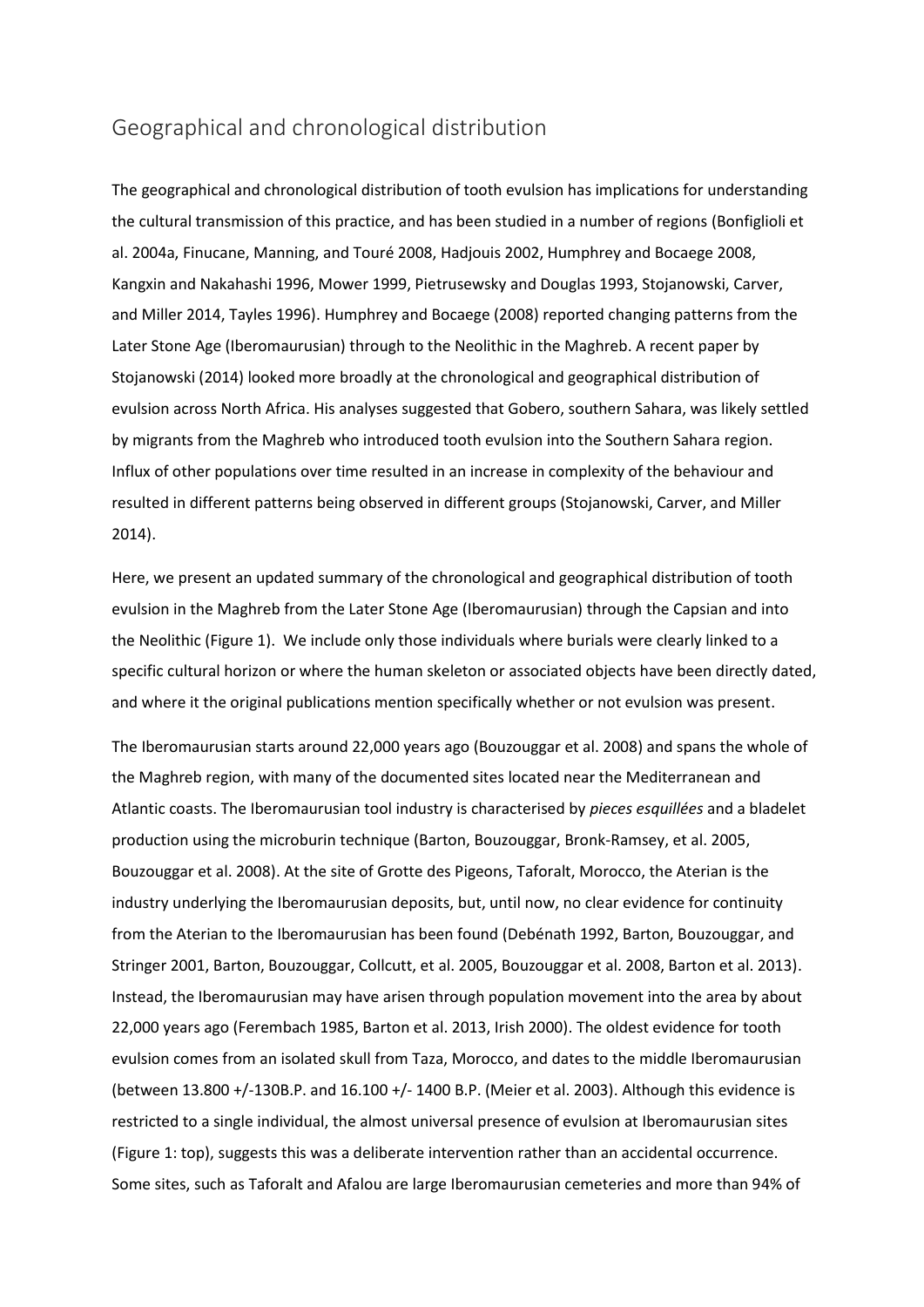individuals in these sites underwent evulsion of the upper central incisors (see below for more detail).

The Capsian industry is found primarily in what is now Algeria and Tunisia and dates back to between 9,500 calBC and 5,000 calBC (Camps 1975, Jackes, Meiklejohn, and Bocquet-Appel 2008, Linstädter 2008, Lubell 1984). It has not been found as far west in what is at the present time Morocco. Although it was an industry that was considered to be introduced into the region (Balout 1955, Camps 1974), the idea that it developed out of the Iberomaurusian is now increasingly supported (Lubell, Sheppard, and Jackes 1984, Nehren 1992, Linstädter 2008). Backed bladelets still are an important component of the industry along with endscrapers on blades or flakes, and microliths produced from light bladelets (Camps 1974, Rahmani 2004). Two regional variants are recognised: the Typical Capsian and the Upper Capsian. The Typical Capsian is restricted to Tunisia and Eastern Algeria and the Upper Capsian is found throughout the region, including Central Algeria (Rahmani 2004). Many of the sites are open-air sites with a frequent presence of land molluscs, giving the sites the name "escargotieres". During the Capsian the practice of tooth evulsion became less prevalent but more extreme frequently included the mandibular as well as the maxillary incisors (Figure 1: middle). The practice became remained more prevalent among women than among men (Humphrey and Bocaege 2008, De Groote and Humphrey in press).

The Mediterranean Neolithic developed in coastal regions of the western Maghreb from around 5.8 cal BP (Linstädter 2008, 2011) and may be linked to the emergence of the Neolithic in Southern Iberia (Cortés Sánchez et al. 2012). The earliest well-dated evidence for the presence of a full Neolithic economy, including Cardium impressed pottery as well as domesticated animals and plants in the Maghreb occurs at around 5,300 years BC at Ifri Oudadane in Morocco (Linstädter 2008, 2011). In Capsian regions the transition to the Neolithic was delayed by several millennia and may initially have involved a reduction in the distances travelled during seasonal movements during a period known as the Neolithic of the Capsian Tradition (Lubell, Sheppard, and Jackes 1984). The transformation of the Capsian into the Neolithic of Capsian Tradition was influenced by the Mediterranean Neolithic to the North West and the Saharan Sudanese Neolithic to the south (Linstädter 2008, Cortés Sánchez et al. 2012). Although cranial gracilisation suggests the introduction of more gracile morphotype with the onset of the Neolithic (Briggs 1955, Ferembach 1985), evidence for regional population continuity in dental morphology (Irish 2000) suggests the introduction of the Neolithic may have involved the adoption of Neolithic innovations by existing populations rather than a massive influx of new people. The gradual adoption of innovations as required or desired by local groups is consistent with the early appearance of pottery at sites such as Hassi Ouengua in Morocco with a hunter-gatherer economy (Linstädter 2011).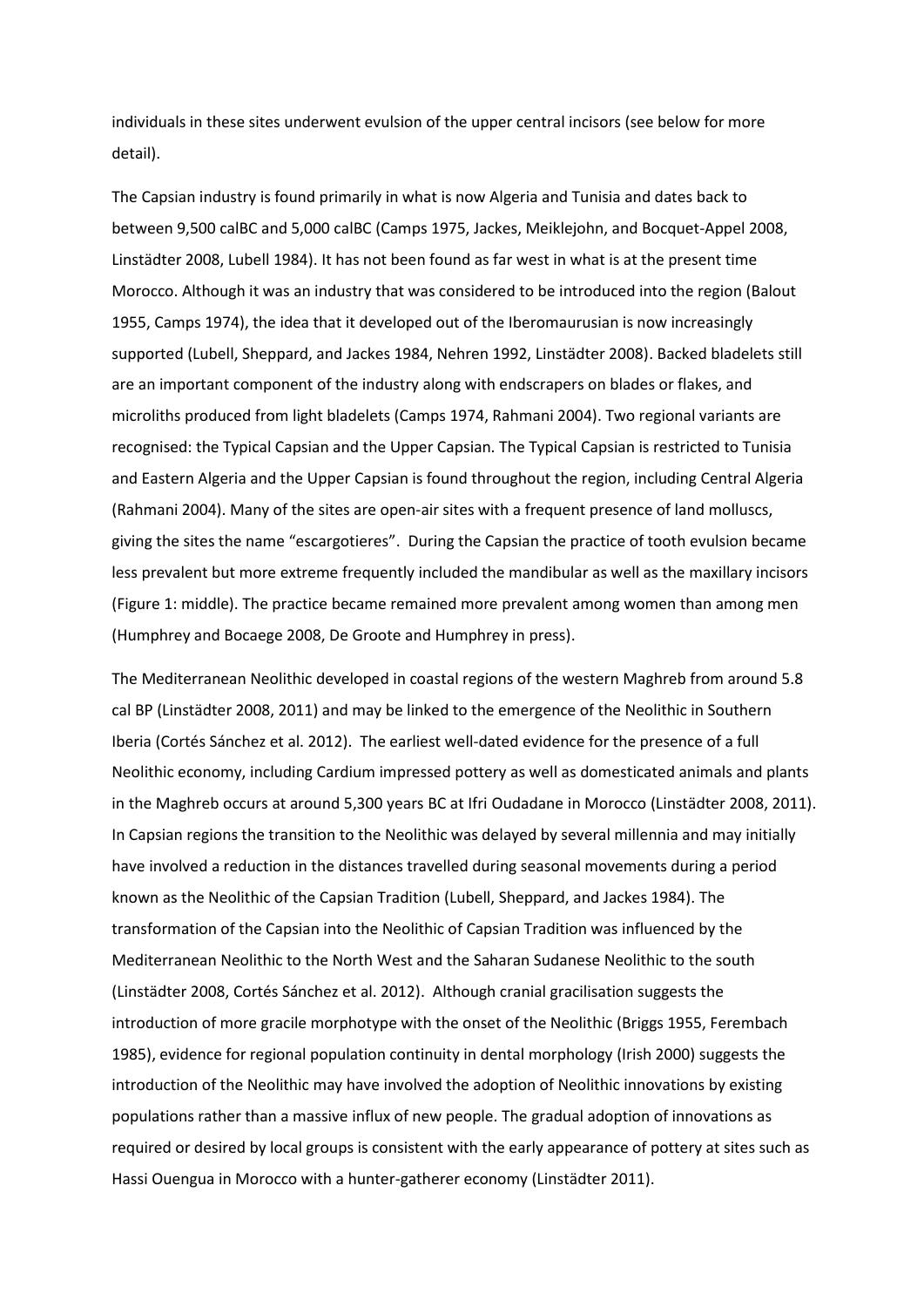Tooth evulsion occurred less commonly at Neolithic sites than in sites from earlier periods (Figure 1 bottom), and at sites where the practice was recorded, the frequency of affected individuals was lower. Previous reports suggest that the practice was equally common among Neolithic males and females, but there are too few well contextualised examples to demonstrate this conclusively (Humphrey and Bocaege 2008). The decline in prevalence of tooth evulsion after the Iberomaurusian suggests that the cause underying the emergence of the custom became less important with time and disappeared almost completely by the Neolithic. The cluster of Neolithic sites with cases of evulsion in the Oran region of Algeria (Figure 1: bottom) suggests that in some regions evulsion remained common whereas in others it was no longer present. This would suggest a more regional approach to evulsion by the Neolithic: an identification one came from the area, belonged to a specific tribe or had a similar role within the society.

With the re-dating of the two large Iberomaurusian assemblages from Afalou (dating back to 13,120 CalBP) (Hachi 2006, Humphrey et al. 2012) and Taforalt (ca. 15,000 to 12700 CalBP) (Barton et al. 2013, Humphrey et al. 2014) it has become apparent that evulsion was widespread amongst these hunter-gatherers of Northwest Africa by at least 15,000 years ago. The practice spread to the Sahara region by the early Holocene (9500 cal BP) (Sereno et al. 2008, Stojanowski, Carver, and Miller 2014). In other areas of the world the oldest evidence for common evulsion comes from the Late Natufian (13-11600 CalBP) (Belfer-Cohen, Ashkenazy, and Grosman 2005) in the Levant where evulsion was recorded in a number of individuals from Nahal Oren, Ain Mallaha, El Wad, Kebara and Shukbah (Bocquentin 2008, 2011, De Groote et al. 2014, Eshed, Gopher, and Hershkovitz 2006).

### Variation within communitities

The relationship between the presence, type and extent of dental evulsion seen in the archaeological record, and social differentiation has been the subject of a number of papers ((Alt and Pichler 1998, Domett et al. 2013, Tayles, Domett, and Nelsen 2000, Durband, Littleton, and Walshe 2014, Mower 1999, Pietrusewsky and Douglas 1993, Williams and White 2006). Among the Jomon of Yoshigo, Japan (3500-2300BP) different frequencies of evulsion were recorded among males and females. Some males had all canines removed, whereas some males and females had only the two maxillary canines removed as well as all four incisors. Stable isotopic signatures were found to vary with evulsion type. Those males with all canines removed had higher strontium isotope ratio, indicative of greater marine component in the diet, whereas males and females with two maxillary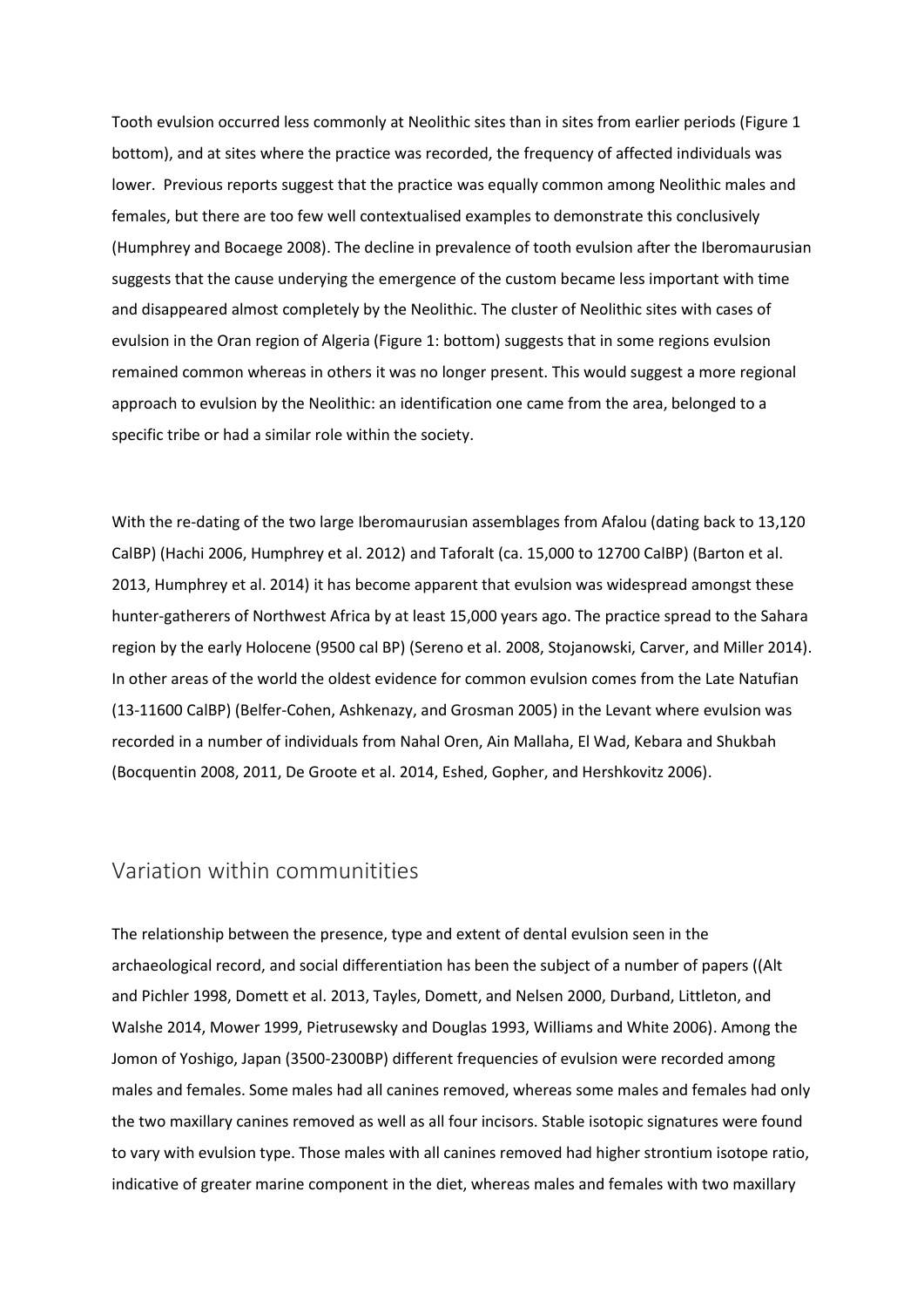canines and four mandibular incisors had less marine resources in their diet. This suggested a pattern of social differentiation that among the Jomon people that was reflected in both dental modification and diet. Group membership would have been immediately evident from the appearance of the front teeth (Kusaka et al. 2011).

In the Maghreb, during the Iberomaurusian De Groote and Humphrey (in press) found few patterns. In the two largest Iberomaurusian assemblages from Taforalt and Afalou similar results were found for males and females. In Taforalt, 76.9% of males and 90% of females had evulsion and all unsexed individuals had evulsion. At Afalou all but one female had evulsion. By looking at trends in the tooth type and the number of teeth being removed, it was possible to assess the pattern of evulsion from those individuals where both the left and right maxilla was preserved. The removal of both upper central incisors was the most common Iberomaurusian practice (65.2%). The removal of fewer, none and more teeth was also recorded. Ten out of 46 individuals exhibited the removal of only one incisor on either the right or the left side, and one individual had two left incisors removed but no right. Two individuals had all upper incisors removed and two individuals had three out of their four incisors removed. There were no differences in this pattern between the sexes nor was there a difference between the two main sites. Only one individual was missing a lower incisor, indicating that mandibular evulsion was not commonly practiced and an accidental cause cannot be ruled out in this isolated case.

### Age of occurrence and method

Briggs (1955) attempted to ascertain the age at which tooth evulsion occurred using tooth wear and the mesial drift of the remaining teeth. He suggested, based on low levels of tooth wear and mesial drift of the neighbouring teeth, that individuals underwent the procedure between the ages of 8 and 11. De Groote and Humphrey (in press) employed a novel technique based on alveolar remodelling. Alveolar resorption and remodelling occurs after a tooth has been extracted. A number of studies have noted an amount of variation in socket healing. Morgan (2012) recently found that it takes at least 29 weeks in humans for alveoli to heal. Healing was defined as the presence of bone throughout the cavity (Morgan 2011). Another study (Hansson and Halldin 2012) found that there was no complete remodelling of the bone 12 months after extraction. The definition of "complete" remodelling was not described, but it is clear that the rate of remodelling during its early phases varies between individuals (Trombelli et al. 2008). Initial observations show active remodelling in a large number of individuals indicative that evulsion occurred shortly before death. We would expect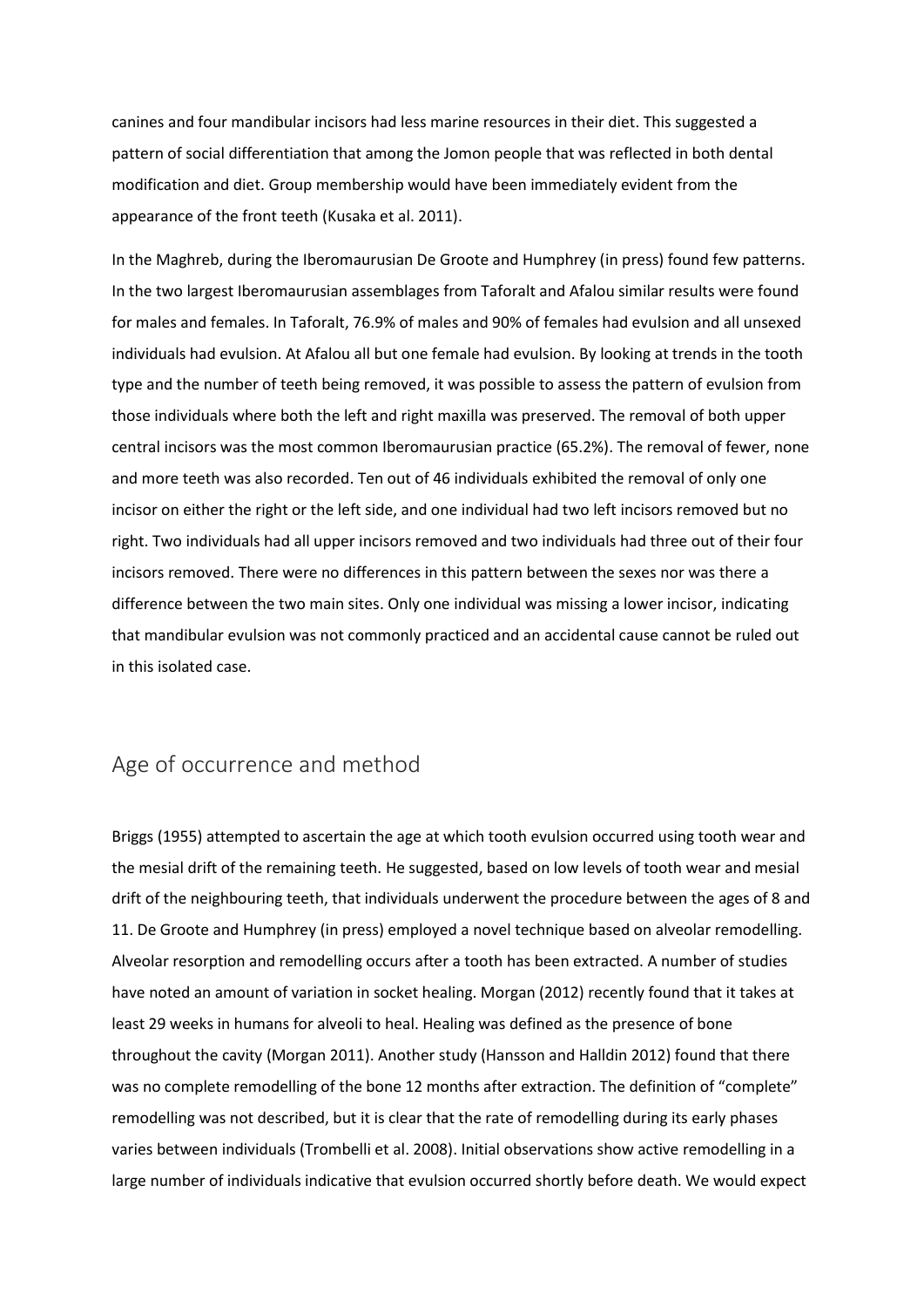remodelling to have been more extensive if all individuals underwent tooth evulsion prior to puberty, as suggested by Briggs (1955). Whether there are differences in alveolar remodelling between teeth extracted at the same time is unknown. Nonetheless, it is predicted that differences will become less visible with time and that differences will eventually become eliminated once the process of remodelling is completed. De Groote and Humphrey recorded the extent of remodelling for each alveoli for a sample of Iberomaurusian individuals to determine whether tooth removal occurred during a single event or whether teeth were removed at different times.

When the remodelling phases of the alveoli were categorised by remodelling stage (from slight hints of remodelling inside the socket to full remodelling of the jaw to a level contour) the majority of cases presented a difference of either one or two phases between alveoli. In those individuals where there was no difference between left and right it was likely due to simultaneous extraction of both teeth. In some cases there was an alveolar rim that was fully remodelled or almost fully remodelled on one side while the other side showed an earlier phase of the remodelling process. The reason for removing one tooth at a time may have been because there were multiple events that needed marking by evulsion, or could have been simply to spread out the discomfort.

The ethnographic record offers information on the methods used for dental evulsion. These methods are either extractive (where the whole tooth is removed, including the root) or traumatic (the tooth is hit with an object and often only the crown removed which results in residual roots). Both methods carry with them the risk of post-evulsion infection but whole tooth removal is often preferred because broken teeth carry with them an increased risk of caries formation and root canal infection. A traumatic technique was used in Hawaii, where the teeth were knocked out with a stick that was struck by a stone. This procedure was repeated each time a tribal leaser died and resulted in the frequent presence of residual roots within the jaw (67% of cases) (Pukui 1989, Pietrusewsky and Douglas 1993). In Africa, extractive techniques were more common. In Egypt, for example, an iron spike was used to first loosen the tooth from its socket and then pulled. In Sudan, the teeth of infants were removed from the alveoli prior to eruption by using metal wires and fishhooks (Konnild 1987). In all of these cases, evulsion would have been a painful process that carried with it a risk of infection.

The absence of residual roots in tooth sockets is indicative of an extractive technique. Residual roots were only observed twice in the whole North African sample (De Groote and Humphrey in press) suggesting that an extractive technique was used most commonly. Occlusal wear on the lower incisors, albeit minor (De Groote and Humphrey in press), as well as the presence of active remodelling in the alveoli demonstrate that the teeth were extracted when erupted. Therefore the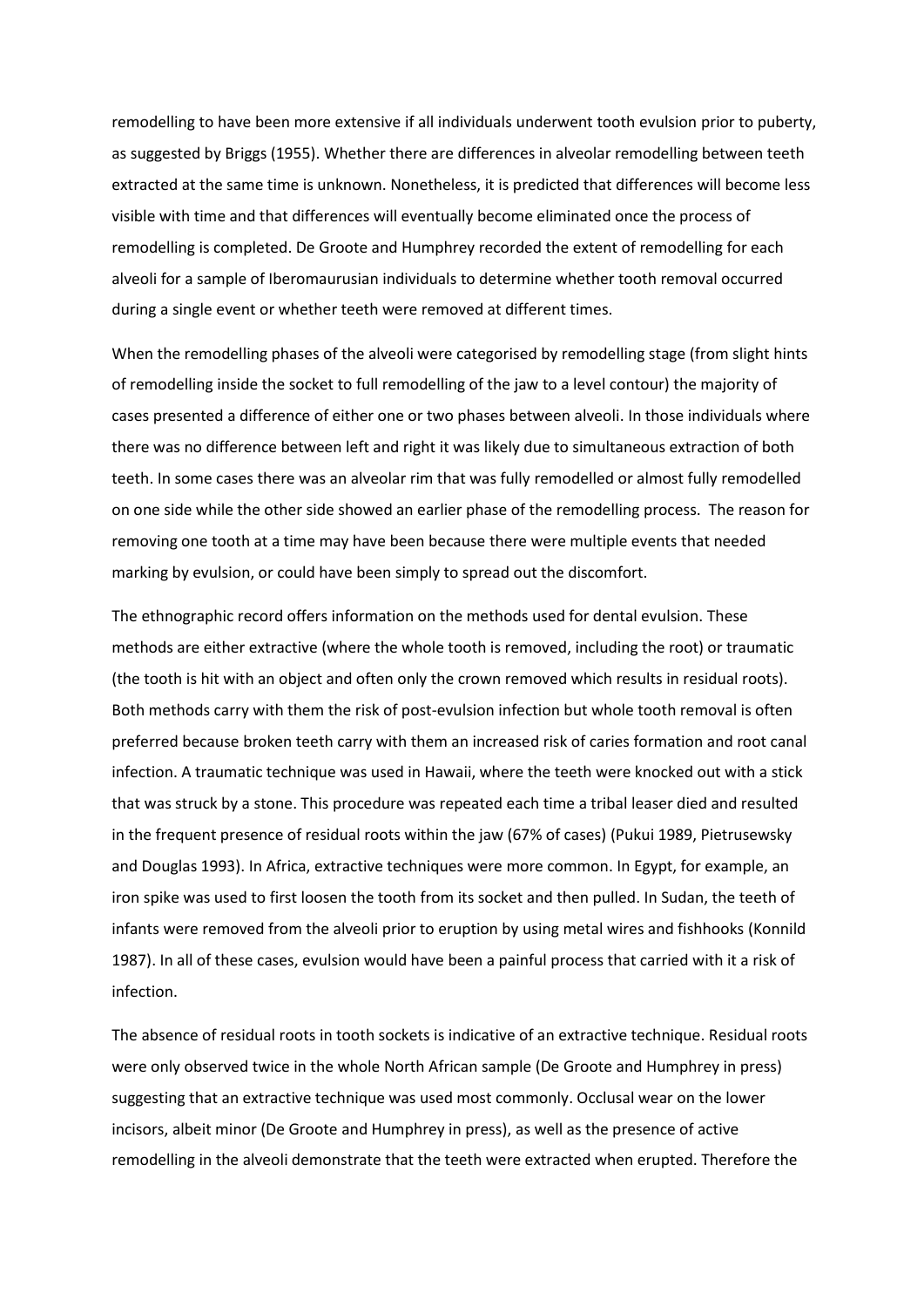technique was not that used by the Efe on infants who used fish hooks to remove unerupted teeth from the jaw. Instead it is more likely a form of spike was used to loosen the tooth and then remove it whole.

# Underlying motives

Recent research on the distribution and characteristics of tooth evulsion the Maghreb has provided some new information on this cultural practice which may aid in understanding the origins of the custom. At present, there is no conclusive evidence for dental modification prior to the Late Pleistocene anywhere in the world. In the Maghreb, evulsion is first recorded among individuals dating from the later part of the Iberomaurusian (there are no well dated Iberomaurusian skeletons prior to 15,000 cal BP), suggesting that the practice of dental evulsion originated during or at the onset of the Iberomaurusian. Removal of one or both upper central incisors may have been rapidly established as the normal pattern for Iberomaurusian individuals, but the practice became more variable, both in presence and pattern, as time went on. The question therefore remains: Why did humans decide to start removing their upper central incisors during the late Pleistocene?

Ethnographic accounts can provide insights into the cultural reasons underlying different types of dental modification, including tooth evulsion. A variety of reasons were found in ethnographic accounts for the intentional removal of healthy teeth and these were summarized by Marcellino (Marcellino 1972) and others:

- 1) Initiation rituals and rites of passage
- 2) Vanity/aesthetics
- 3) Intimidation of enemies
- 4) Totemic initiation
- 5) Mourning of loved ones
- 6) Tribal identity
- 7) Avoidance of evil influences
- 8) Avoidance of dental disease
- 9) Prevention of lockjaw from tetanus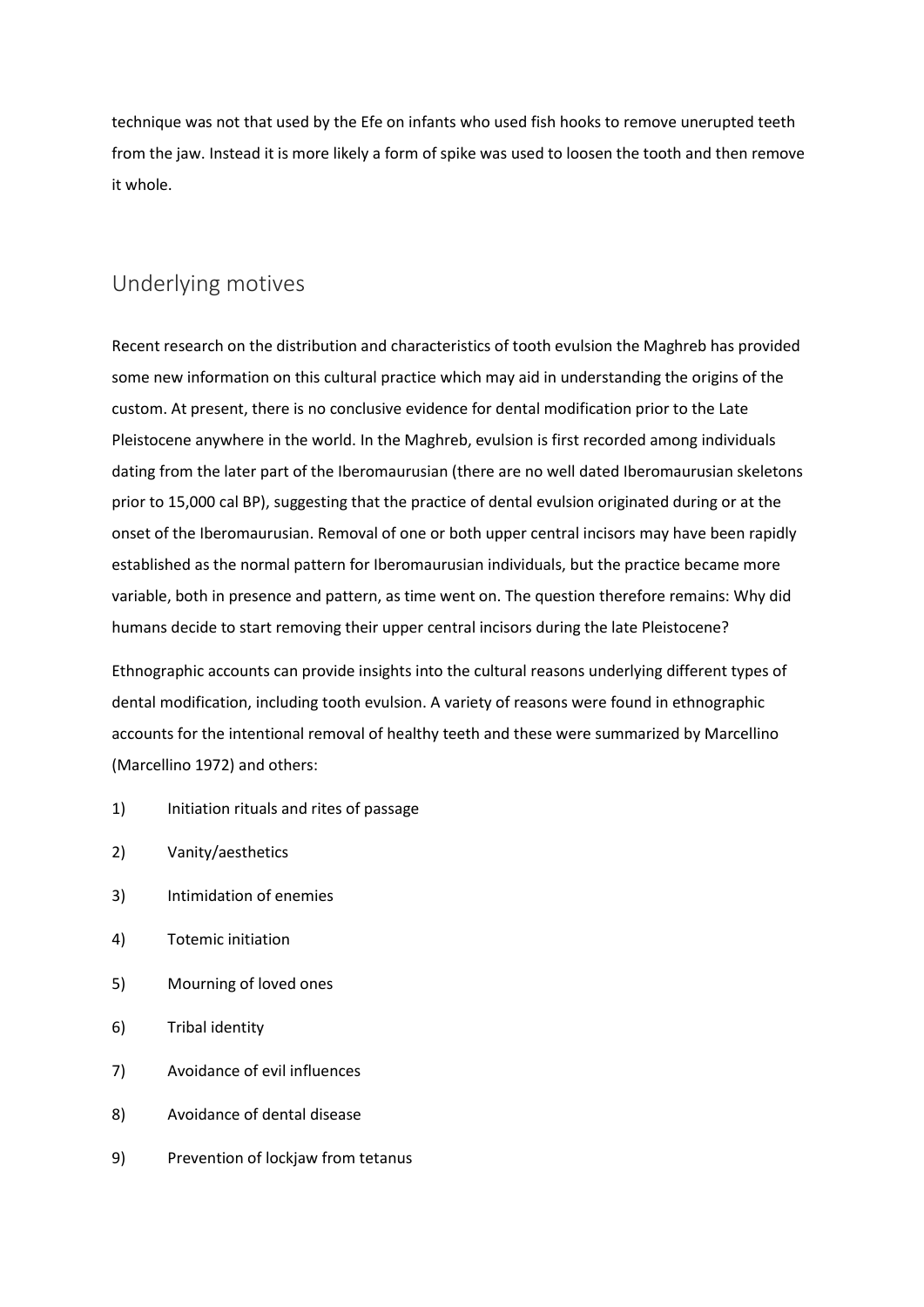- 11) Practical reasons such as using extracted teeth as tools
- 12) Language pronunciation (MacDonald, 1999) in (Mower 1999)
- 13) Improved sexual performance (Konnild 1987)

The practical or social significance of tooth evulsion is difficult to ascertain in archaeological populations given the diversity of underlying reasons identified through ethnographic studies. Nevertheless, the patterning of this behaviour within a population in terms of age or ages of occurrence, within group variability and gender bias, as well as the manner in which the procedure was conducted can provide a basis for the exclusion of some possible reasons.

The age at which tooth evulsion is practiced may narrow down the range of possible social and practical reasons. Within the Iberomaurusian sample analysed by De Groote and Humphrey (in press) there was no clear pattern with age. Young individuals did not necessarily have fewer teeth removed than older adults. Therefore the event that led to evulsion was unlikely to be age-related. Most rites of passage are to mark an important event in the life of an individual: becoming adult or marriage, for example, and the lack of age pattern does not support a particular age-related rite of passage as the cause of evulsion. Instead, it was observed that there may have been a hiatus in the removal of the two upper incisors. In a number of cases, individuals only had one tooth removed. Can it be assumed these individuals had not yet presented the need, or experienced the reason for evulsion? This hiatus, in addition to a lack of age or sex pattern, would suggest that individuals underwent the event of evulsion multiple times. When the patterns are observed, the prevailing pattern is the removal of both upper central incisors. Thus, the event usually occurred twice in the course of someone's lifetime. Death of a parent, tribal leader or birth of a child may be some of these reasons.

A strong sex bias in the presence of patterning of tooth evulsion could indicate a reason linked to gender specific roles or attributes within that community, including for example attractiveness in males and females or evidence of endurance. There was no significant difference in the presence of evulsion between males and females within the Iberomaurusian sample analysed by De Groote and Humphrey (in press). During this period, the practice was almost universal with 90.6% and 88.9% of males and females (29/32 males, 16/18 females) missing anterior teeth. This indicates a community wide ritual that would have created a sense of cohesion and identity, or may have served a practical purpose in both sexes. . The decreased prevalence of tooth evulsion males but not females during the Capsian (Briggs 1955) may suggest a change in social meaning. Other social reasons suggested in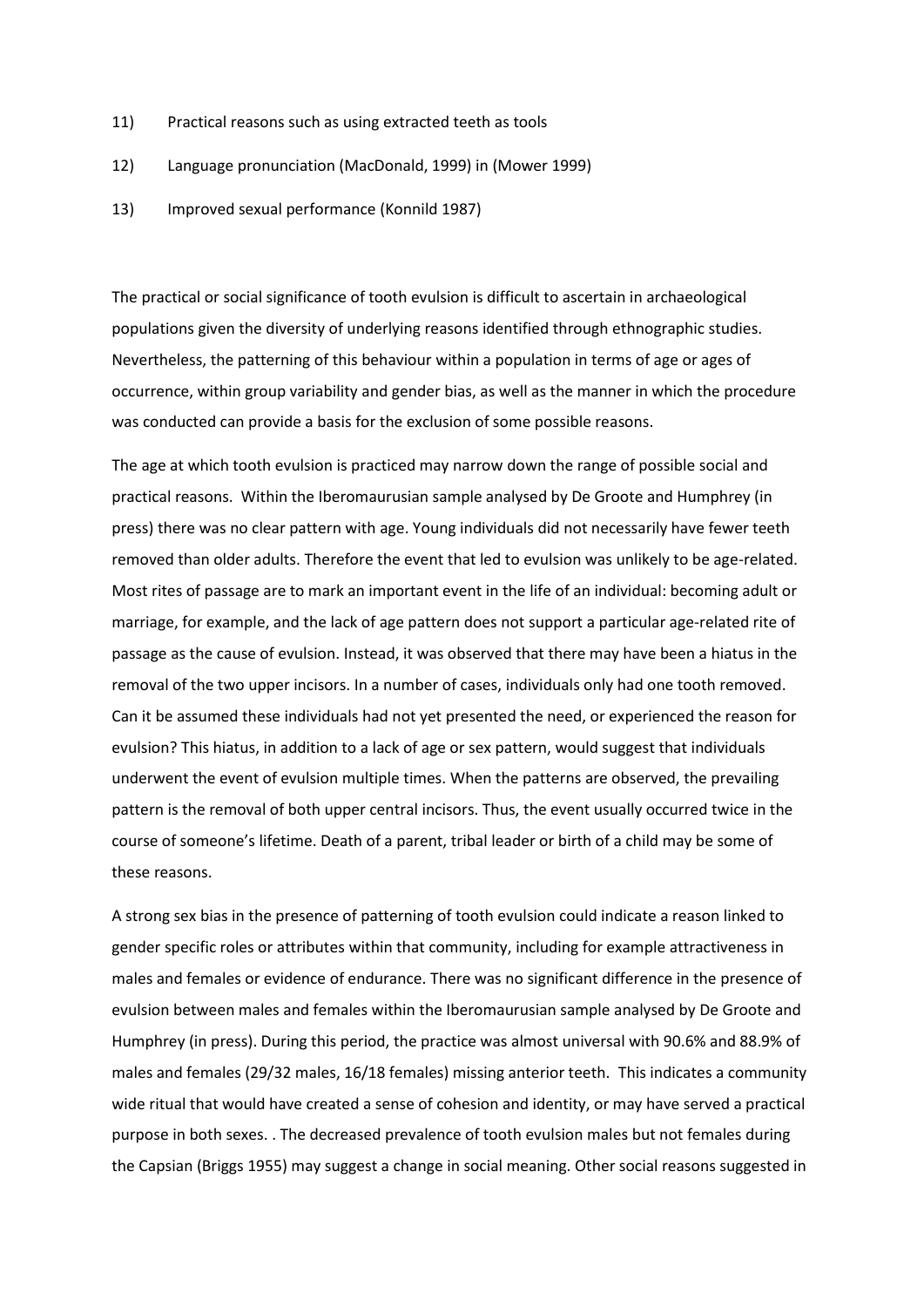the literature such as avoidance of evil influence or improved sexual performance, are more difficult to assess using the evidence available.

The presence of evulsion in nearly all sites across the Maghreb during the Iberomaurusian implies that the removal of teeth was not undertaken to provide a visible means of distinguishing between individuals affiliated with different groups. This indicates that the existence of regional tribal politics, such as seen with the Jomon in Japan, is unlikely to explain the custom. The diversification of the practice during subsequent periods, seen in the both in distribution of sites where the practice was present and absent and the number and type of teeth removed is consistent with increased cultural heterogeneity during the Capsian and Neolithic.

Evulsion of the anterior teeth would have resulted in a change in the pronunciation of language and other sounds (MacDonald, 1999 in Mower, 2009). Therefore, the desire to achieve a particular style of language pronunciation is a possible explanation for the widespread practice of evulsion during the Iberomaurusian. The importance of this would have to have diminished during the Capsian to account for the reduced prevalence of tooth evulsion. It is possible that removal of mandibular teeth would have had an additional impact on pronunciation.

It is unlikely that the Iberomaurusians removed incisors to avoid or treat dental disease because there is no evidence for a similar treatment of teeth elsewhere in the mouth. The Iberomaurusians had very poor oral health with more than 50% of all observed teeth affected by carious lesions (Humphrey et al. 2014, De Groote, Morales, and Humphrey in prep) but there is no evidence for deliberate extraction of diseased teeth, even those showing an advanced state of decay.

The very high occurrence of land snails in Iberomaurusian and Capsian cultural deposits suggests that there were a key element of the Iberomaurusian and Capsian subsistence strategy (Lubell 2014, 2004, Taylor et al. 2011). Harvesting and consumption of land snails may have exposed the individuals more frequently to soil-borne pathogens such as tetanus. The risk of tetanus was given as a reason for evulsion during interviews by the Nilotic (Kenya) and other African populations (Fedders and Salvadori 1981, Handler 1994, Hinde and Hinde 1901, Humphreys 1954, Willis, Harris, and Hergenrader 2008). Cook (1981) also suggested the origin for the practice of widespread evulsion could be the exposure of the individuals to tetanus. The gap left by evulsion would have enabled individuals suffering tetanus induced lockjaw to drink water and other liquids. Tooth evulsion in many societies is practiced in during late childhood, at an age the anterior teeth and premolars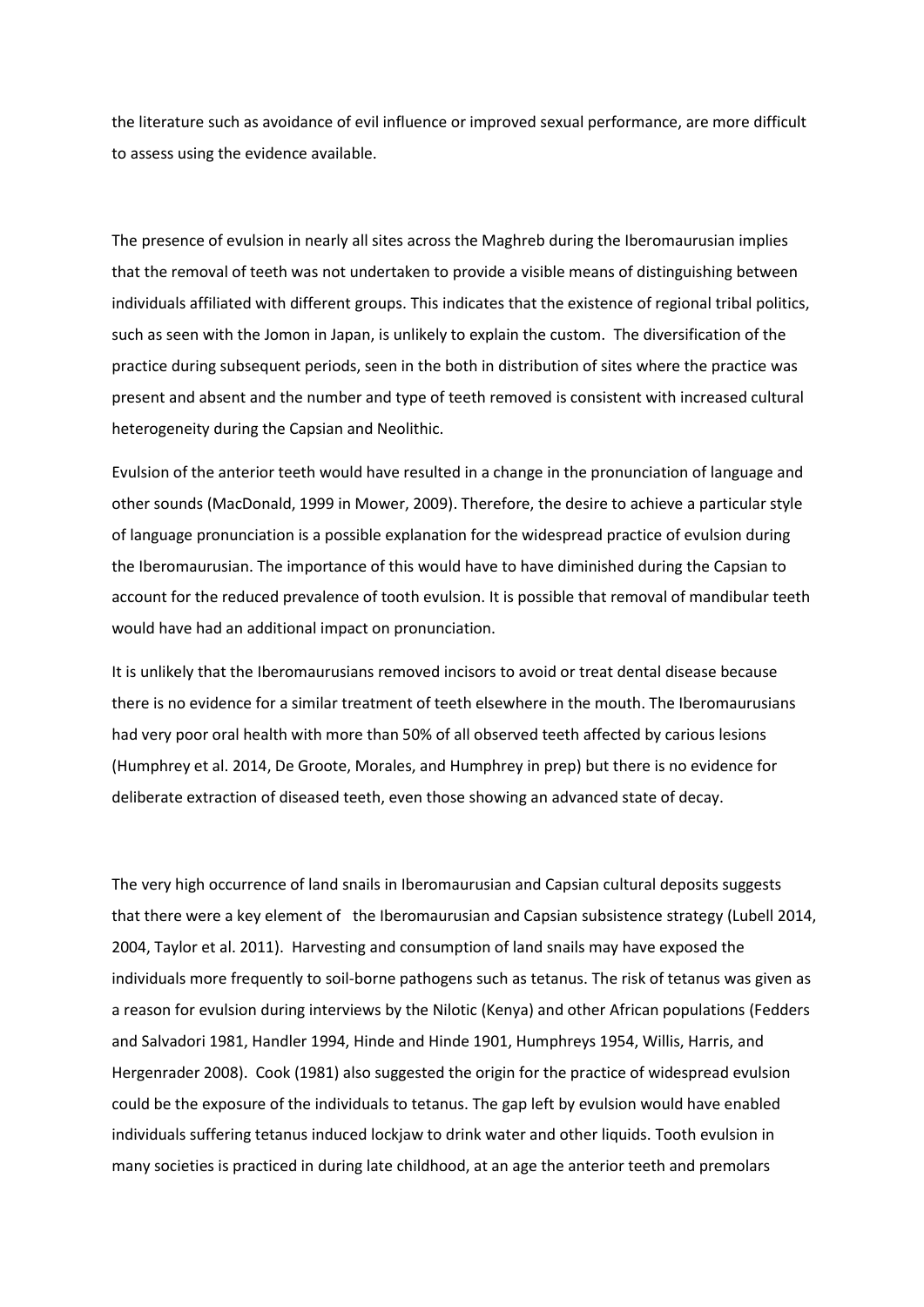would have coming into full occlusion, closing any gaps in the dentition that were present at earlier stages of tooth emergence

## Summary

The earliest form of dental modification known to us today comes from Northwest Africa. The Iberomaurusians who lived in the Maghreb region from around 22,000 years ago were the first population to follow the widespread practice of evulsion, Deliberate removal of the upper central incisors from the mouths of most males and females was firmly established as a cultural norm by at least 15,000 calBP. . Studying the geographical and temporal distribution and trends within the groups, has allowed us to understand the emergence of this custom better and view it in the light of explanation reported in the ethnographic record.

Based on the review presented above, we suggest that the practice is likely to have originated for practical reasons such as tetanus and became almost universal throughout the region. Large numbers of edible land snails are associated with Iberomaurusian deposits at several sites. Systematic harvesting and consumptionof snails may have been associated with an increase in the incidence of tetanus and greater awareness of lockjaw as a life-threatening symptom Tooth evulsion would have allowed an individual suffering from lockjaw to be given liquids through the gap left by the extraction. Differentiation in patterns and distribution during the Capsian and Neolithic suggests these initial motives wereacompanied by and perhaps eventually replaced by symbolic reasons such as mourning or initiatiatioritualsr, beautification or demonstration of tribal identity. The practice of tooth evulsion spread further throughout the world via the Middle East and the Southern Sahara and then gradually disappeared from its region of origin.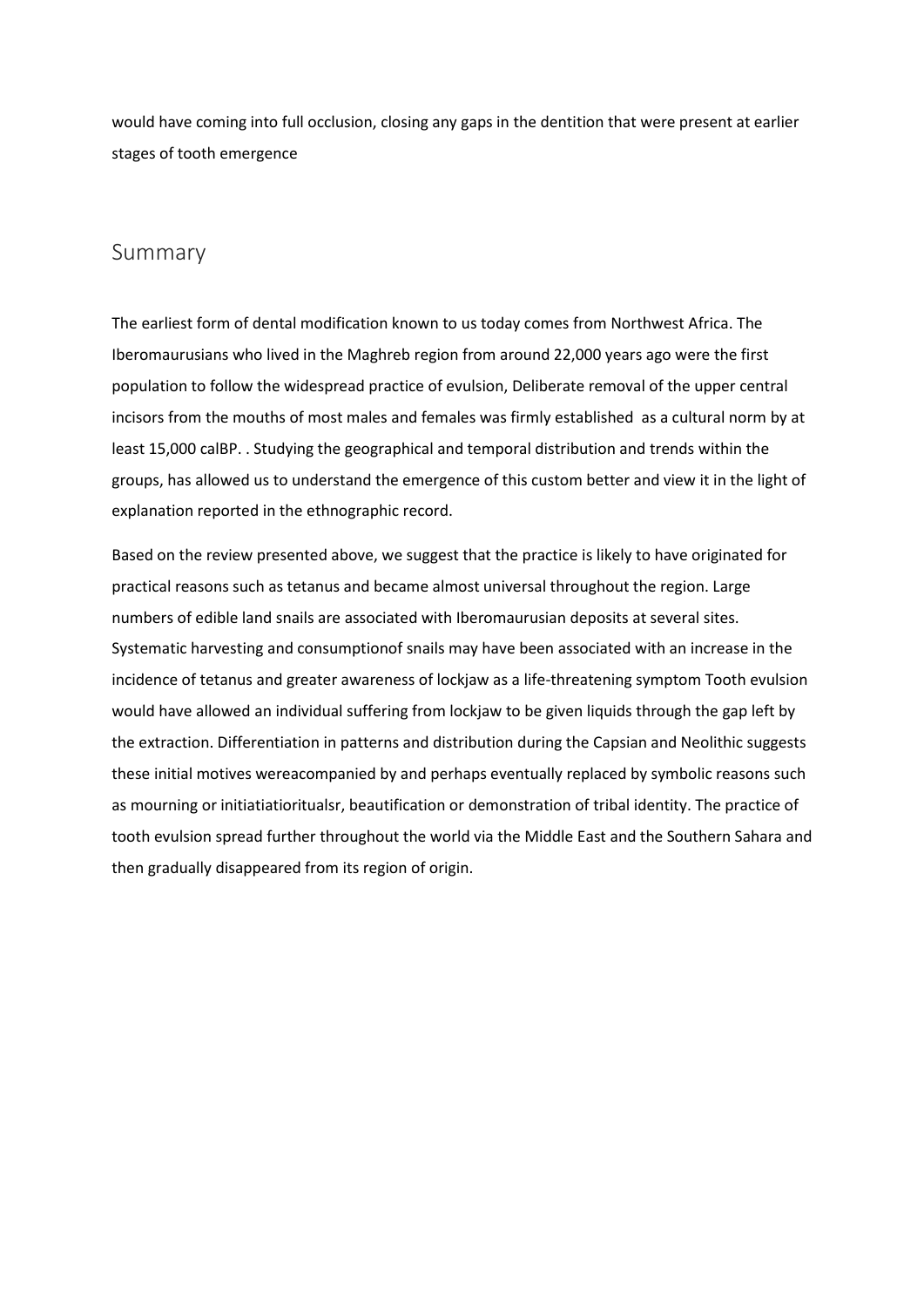# References Cited

- Agbor, Ashu M, Sudeshni Naidoo, and Awono M Mbia. 2011. "The role of traditional healers in tooth extractions in Lekie Division, Cameroon." *Journal of Ethnobiology and Ethnomedicine* 7 (1):15.
- Alt, Kurt W, and Sandra L Pichler. 1998. *Artificial modifications of human teeth*: Springer.
- Balout, L. 1955. *Préhistoire de l'Afrique du Nord*. Paris: Arts et métiers graphiques.
- Barton, N., A. Bouzouggar, C. Bronk-Ramsey, S. Collcutt, T. Higham, L. Humphrey, S. Parfitt, E. Rhodes, J. Schwenninger, C. Stringer, and S. Ward. 2005. "Climate and chronology of the Late Palaeolithic in northern and eastern Morocco." *Primate Eye* 87:27-28.
- Barton, Nick, A. Bouzouggar, and C. B. Stringer. 2001. "Bridging the gap: new fieldwork in northern Morocco " *Antiquity* 75 (289):489-490.
- Barton, R. N. E., A. Bouzouggar, S. N. Collcutt, R. Gale, T. F. G. Higham, L. T. Humphrey, S. Parfitt, E. Rhodes, C. B. Stringer, and F. Malek. 2005. "The Late Upper Palaeolithic Occupation of the Moroccan Northwest Maghreb During the Last Glacial Maximum." *African Archaeological Review* 22 (2):77-100.
- Barton, RNE, A Bouzouggar, JT Hogue, S Lee, SN Collcutt, and P Ditchfield. 2013. "Origins of the Iberomaurusian in NW Africa: new AMS radiocarbon dating of the Middle and Later Stone Age deposits at Taforalt Cave, Morocco." *Journal of human evolution* 65 (3):266-281.
- Belfer-Cohen, A., H. Ashkenazy, and L. Grosman. 2005. "The Natufian Occupation of Nahal Oren, Mt. Carmel, Israel - The Lithic Evidence." *Paléorient*:5-26.
- Bertholon, Dr. 1912. "Notes sur l'ossuaire de Mechta-El Arbi." *Le Recueil des Notices et Mémoires de la Société archéologique du Département de Constantine* 46:309-321.
- Bocquentin, F. 2008. "A Final Natufian Population: Health and Burial Status at Eynan-Mallaha." In *Faces from the Past. Diachronic Patterns in the Biology of Human Populations from the Eastern Mediterranean. BAR International Series 1603*, edited by M. Faerman, L.K. Horwitz, T. Kahana and U. Zilberman, 66-81. Oxford: Archaeopress.
- Bocquentin, F. 2011. "Avulsions dentaires et identité régionale chez les Natoufiens." *Tüba-Ar (Turkish Academy of Sciences Journal of Archaeology)* 14:261-270.
- Bolhofner, Katelyn L. 2014. "Identity marker or medicinal treatment? An exploration of the practice and purpose of dental ablation in ancient Nubia." American Association of Physical Anthropology, Portland.
- Bonfiglioli, B, V Mariotti, F Facchini, MG Belcastro, and S Condemi. 2004a. "Masticatory and non‐ masticatory dental modifications in the epipalaeolithic necropolis of Taforalt (Morocco)." *International Journal of Osteoarchaeology* 14 (6):448-456.
- Bonfiglioli, B., V. Mariotti, F. Facchini, M. G. Belcastro, and S. Condemi. 2004b. "Masticatory and nonmasticatory dental modifications in the epipalaeolithic necropolis of Taforalt (Morocco)." *International Journal of Osteoarchaeology* 14 (6):448-456.
- Bouzouggar, A., R. Barton, S. Blockley, C. Bronk-Ramsey, S. Collcutt, R. Gale, T. Higham, L. Humphrey, S. Parfitt, E. Turner, and S. Ward. 2008. "Reevaluating the Age of the Iberomaurusian in Morocco." *African Archaeological Review* 25 (1):3-19.
- Briggs, L. C. 1955. *The stone age races of northwest Africa*: Peabody Museum.
- Camps, Gabriel. 1974. *Les civilisations prehistoriques de l'Afrique du Nord et du Sahara.* . Paris: Doin.
- Camps, Gabriel. 1975. "The prehistoric cultures of North Africa: radiocarbon chronology." In *Problems in Prehistory: North Africa and the Levant*, edited by F. Wendorf and A. E. Marks, 181-192. Dallas: Southern Methodist University Press.
- Cook, Della Collins. 1981. "Koniag Eskimo Tooth Ablation: Was Hrdlicka Right After All?" *Current Anthropology* 22 (2):159-163.
- Cortés Sánchez, Miguel, Francisco J. Jiménez Espejo, María D. Simón Vallejo, Juan F. Gibaja Bao, António Faustino Carvalho, Francisca Martinez-Ruiz, Marta Rodrigo Gamiz, José-Abel Flores,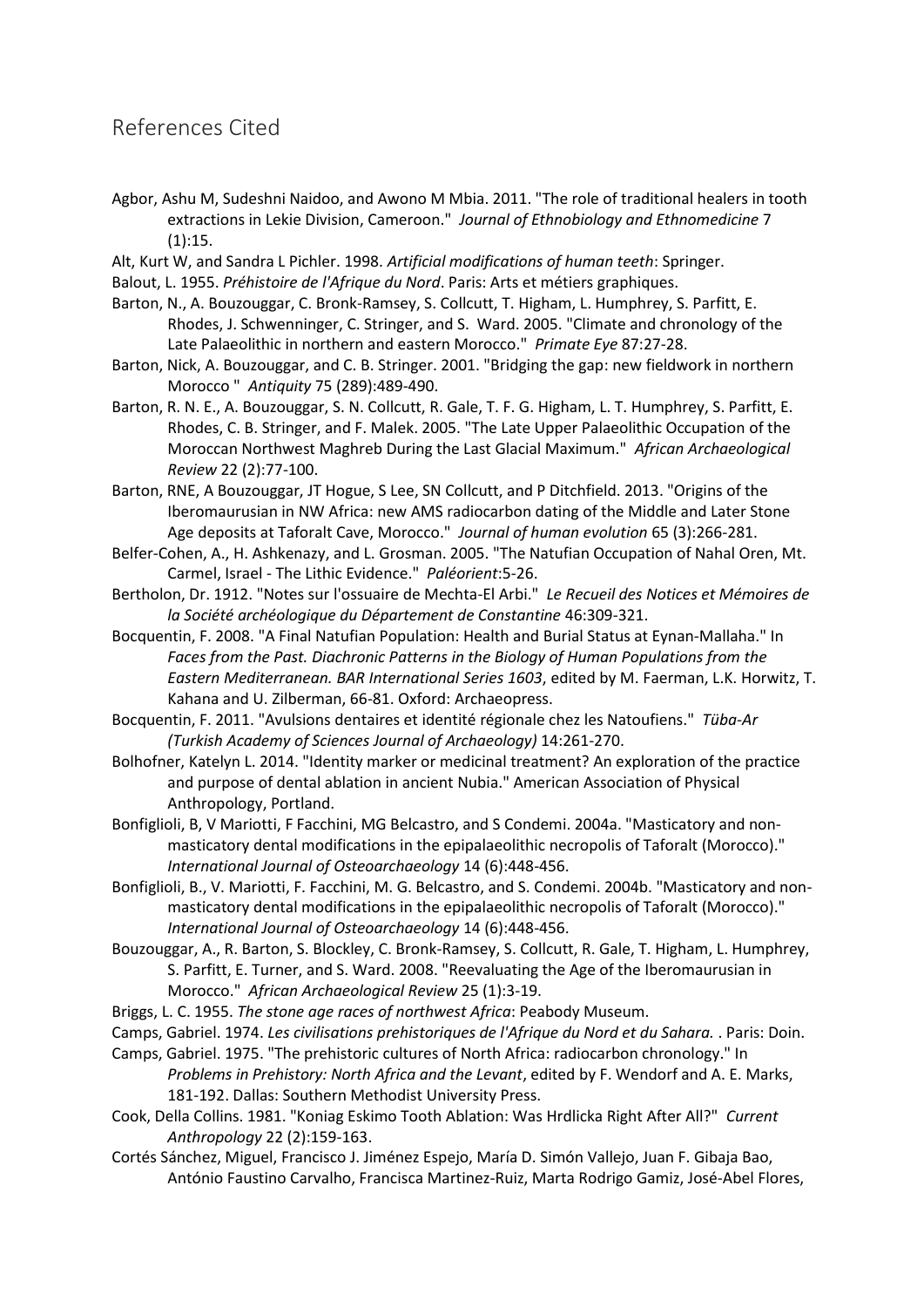Adina Paytan, José A. López Sáez, Leonor Peña-Chocarro, José S. Carrión, Arturo Morales Muñiz, Eufrasia Roselló Izquierdo, José A. Riquelme Cantal, Rebecca M. Dean, Emília Salgueiro, Rafael M. Martínez Sánchez, Juan J. De la Rubia de Gracia, María C. Lozano Francisco, José L. Vera Peláez, Laura Llorente Rodríguez, and Nuno F. Bicho. 2012. "The Mesolithic-Neolithic transition in southern Iberia." *Quaternary Research* 77 (2):221-234.

- De Groote, I, and L. Humphrey. in press. "Characterizing Evulsion in the Later Stone Age Maghreb: age, sex and effects on mastication." *Quaternary International* In Press.
- De Groote, I, Jacob Morales, and L. Humphrey. in prep. "Oral health and diet change during the final Upper Palaeolithic in Northwest Africa." *American Journal of Physical Anthropology*.
- De Groote, Isabelle, Silvia M. Bello, Robert Kruszynski, Tim Compton, and Chris Stringer. 2014. "Sir Arthur Keith's Legacy: Re-discovering a lost collection of human fossils." *Quaternary International* 337 (0):237-253. doi[: http://dx.doi.org/10.1016/j.quaint.2014.04.047.](http://dx.doi.org/10.1016/j.quaint.2014.04.047)
- Debénath, André. 1976. "La Grotte de Dar-es-Soltane II à Rabat (Maroc). Géologie et préhistoire." *Bulletins et Mémoires de la Société d'anthropologie de Paris* 3 (2):181-182.
- Debénath, André. 1992. "Hommes et cultures matérielles de l'artérien marocain = Men and material Cultures from Moroccan Aterian." *L' Anthropologie* 96 (4):711-719.
- Debruge, A. 1914. "Nouvelles Fouilles à Mechta el Arbi, près de Châteaudun-du-Rhumel (Constantine) (Novembre 1912)." *Bulletin de la Société préhistorique française* 11 (4):216- 220.
- Domett, KM, Jennifer Newton, DJW O'Reilly, Nancy Tayles, Louise Shewan, and Nancy Beavan. 2013. "Cultural modification of the dentition in prehistoric Cambodia." *International Journal of Osteoarchaeology* 23 (3):274-286.
- Durband, Arthur C, Judith Littleton, and Keryn Walshe. 2014. "Patterns in ritual tooth avulsion at Roonka." *American journal of physical anthropology* 154 (4):479-485.
- Eshed, Vered, Avi Gopher, and Israel Hershkovitz. 2006. "Tooth wear and dental pathology at the advent of agriculture: New evidence from the Levant." *American Journal of Physical Anthropology* 130 (2):145-159.
- Fedders, A., and C. Salvadori. 1981. *Peoples and Cultures of Kenya. Text and Colour Photogr*: Transafrica.
- Ferembach, Denise. 1985. "On the origin of the iberomaurusians (Upper palaeolithic: North Africa). A new hypothesis." *Journal of Human Evolution* 14 (4):393-397.
- Finucane, BC, K Manning, and M Touré. 2008. "Prehistoric dental modification in West Africa–early evidence from Karkarichinkat Nord, Mali." *International Journal of Osteoarchaeology* 18 (6):632-640.
- Hachi, Slimane. 2006. "Du comportement symbolique des derniers chasseurs Mechta-Afalou d'Afrique du Nord." *Comptes Rendus Palevol* 5 (1-2):429-440.
- Hadjouis, Djillali. 2002. "Les hommes du Paléolithique supérieur d'Afalou Bou Rhummel (Bedjaia, Algérie). Interprétation nouvelle des cinétiques cranio-faciales et des effets de l'avulsion dentaire. Malformations crâniennes, troubles de la croissance, anomalies et maladies alvéolo-dentairesHominids of upper Paleolithic of Afalou Bou Rhummel (Bedjaia, Algeria). New interpretation of the cranio-facial cinetics and dental mutilations effects. Cranial malformations, growth's perturbation, dental anomalies and illness." *L'Anthropologie* 106 (3):337-375.
- Handler, Jerome S. 1994. "Determining African Birth from Skeletal Remains: A Note on Tooth Mutilation." *Historical Archaeology* 28 (3):113-119. doi: 10.2307/25616321.
- Hansson, Stig, and Anders Halldin. 2012. "Alveolar ridge resorption after tooth extraction: A consequence of a fundamental principle of bone physiology." *Journal of dental biomechanics* 3:1758736012456543.
- Hillson, Simon W. 1996. *Dental Anthropology*. Cambridge Cambridge University Press.
- Hinde, Sidney Langford, and Hildegarde Beatrice Ginsburg Hinde. 1901. *The last of the Masai*: W. Heinemann.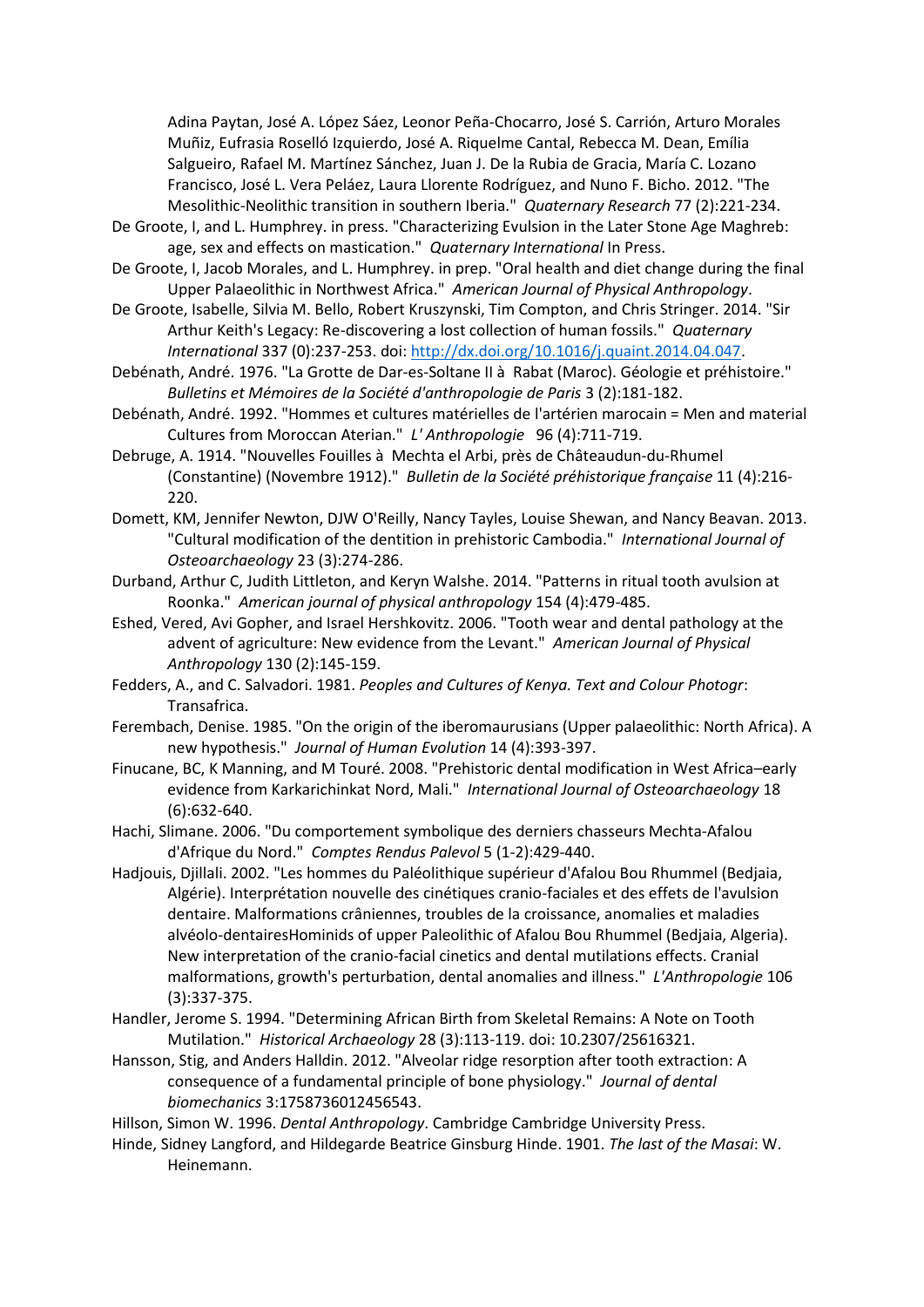- Hrdlička, A. 1944. *The anthropology of Kodiak Island.* Philadelphia: The Wistar Institute of Anatomy and Biology.
- Humphrey, Louise, Silvia M. Bello, Elaine Turner, Abdeljalil Bouzouggar, and Nick Barton. 2012. "Iberomaurusian funerary behaviour: Evidence from Grotte des Pigeons, Taforalt, Morocco." *Journal of Human Evolution* 62 (2):261-273.
- Humphrey, Louise, and Emmy Bocaege. 2008. "Tooth Evulsion in the Maghreb: Chronological and Geographical Patterns." *African Archaeological Review* 25 (1):109-123.
- Humphrey, Louise T., Isabelle De Groote, Jacob Morales, Nick Barton, Simon Collcutt, Christopher Bronk Ramsey, and Abdeljalil Bouzouggar. 2014. "Earliest evidence for caries and exploitation of starchy plant foods in Pleistocene hunter-gatherers from Morocco." *Proceedings of the National Academy of Sciences* 111 (3):954-959. doi: 10.1073/pnas.1318176111.
- Humphreys, Humphrey. 1954. "Section of the History of Medicine with Section of Odontology: Dental Operations Practised in Primitive Communities." *Proceedings of the Royal Society of Medicine* 47 (5):313.
- Irish, Joel D. 2000. "The Iberomaurusian enigma: North African progenitor or dead end?" *Journal of Human Evolution* 39 (4):393-410.
- Jackes, Mary, Christopher Meiklejohn, and Jean-Pierre Bocquet-Appel. 2008. "The Paleodemography of Central Portugal and the Mesolithic-Neolithic Transition
- Recent Advances in Palaeodemography." In, 209-258. Springer Netherlands.
- Kangxin, Han, and Takahiro Nakahashi. 1996. "A comparative study of ritual tooth ablation in ancient China and Japan." *Anthropological Science* 104 (1):43-64.
- Konnild, J. 1987. *Dental Mutilations Among Tribal Groups in Africa South of Sahara with Some Notes on African Dental Folklore*: J. Konnild.
- Kusaka, Soichiro, Takanori Nakano, Takakazu Yumoto, and Masato Nakatsukasa. 2011. "Strontium isotope evidence of migration and diet in relation to ritual tooth ablation: a case study from the Inariyama Jomon site, Japan." *Journal of Archaeological Science* 38 (1):166-174.
- Linstädter, Jörg. 2008. "The Epipalaeolithic-Neolithic-Transition in the Mediterranean region of Northwest-Africa." *Quartär* 55:41-62.
- Linstädter, Jörg. 2011. "The Epipalaeolithic-Neolithic Transition in the Eastern Rif Mountains and the Lower Moulouya valley, Morocco." The last hunter-gatherers and the first farming communities in the south of the Iberian Peninsula and north of Morocco, Faro, Portugal, 2009.
- Lubell, David. 1984. "Paleoenvironments and Epi-Paleolithic economies in the Maghreb (ca. 20,000 to 5000 B.P.)." In *From Hunters to Farmers: The Causes and Consequences of Food Production in Africa.*, edited by J.D. Clark and S.A. Brandt, 41-56. Berkeley: University of California Press.
- Lubell, David. 2004. "Prehistoric edible land snails in the circum-Mediterranean: the archaeological evidence." *Petits animaux sociétés humaines: du complément alimentaire aux ressources utilitaires*:77-98.
- Lubell, David. 2014. "Northwest African prehistory: Recent work, new results and interpretations." *Quaternary International* 320 (0):1-2. doi: [http://dx.doi.org/10.1016/j.quaint.2013.11.036.](http://dx.doi.org/10.1016/j.quaint.2013.11.036)
- Lubell, David, P. Sheppard, and M. Jackes. 1984. "Continuity in the Epipalaeolithic of northern Africa with an emphasis on the Maghreb." In *Advances in World Archaeology*, edited by F. Wendorf and A. Close. New York: Academic Press.
- Lukacs, JR. 2007. "Dental trauma and antemortem tooth loss in prehistoric Canary Islanders: prevalence and contributing factors." *International Journal of Osteoarchaeology* 17 (2):157- 173.
- Lukacs, JR, and BE Hemphill. 1990. "Traumatic injuries of prehistoric teeth: new evidence from Baluchistan and Punjab Provinces, Pakistan." *Anthropologischer Anzeiger*:351-363.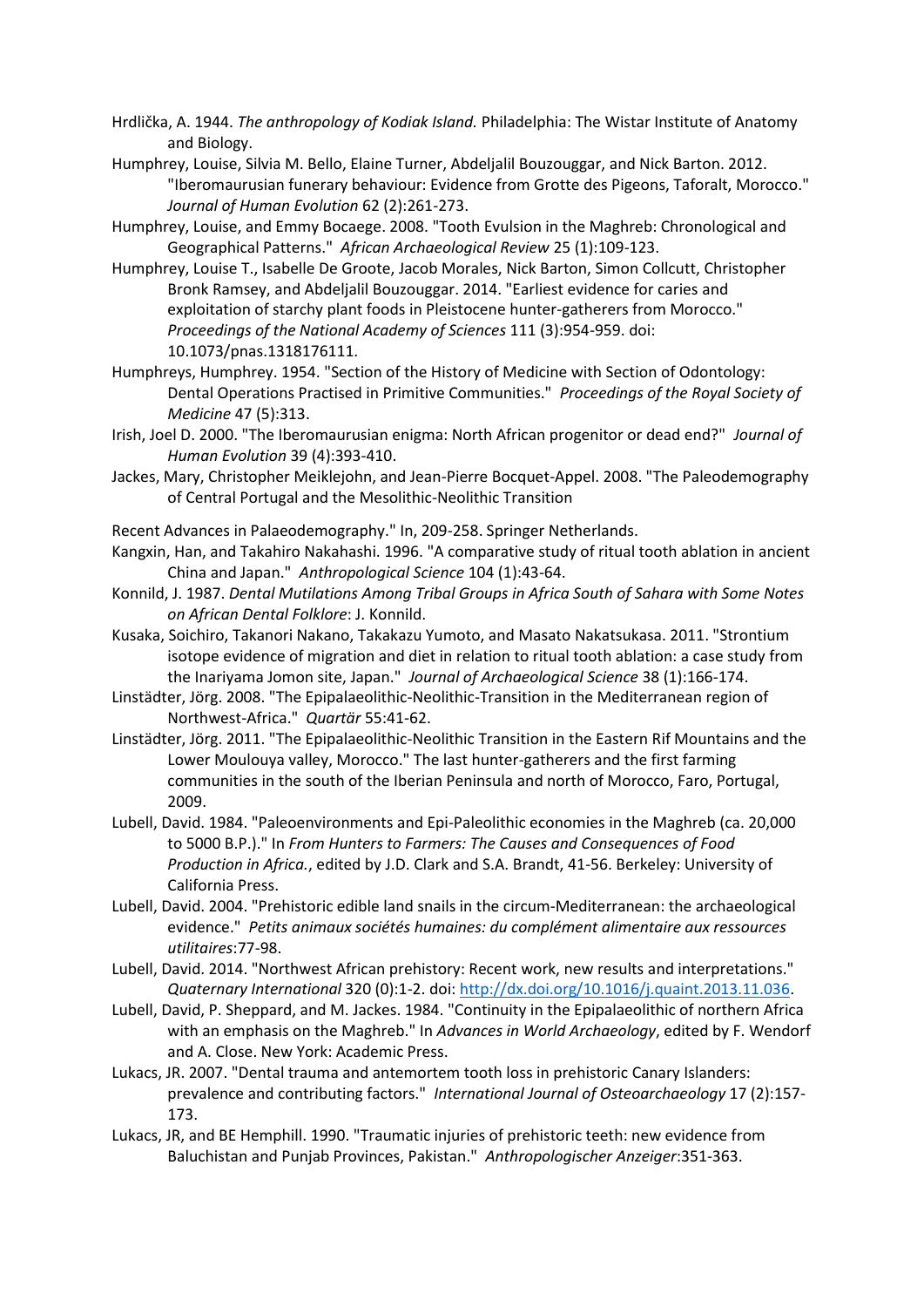- Marcellino, A.J. 1972. *La mutilación dentaria intencional en Argentina: A propósito de un nuevo caso en un cráneo-trofeo de la provincia de Córdoba*: Universidad Nacional de Córdoba, Instituto de Antropología, Dirección General de Publicaciones.
- Meier, R., M. Sahnouni, M. Medig, and A. Derradji. 2003. "Human skull from the Taza locality, Jijel, Algeria." *Anthropologischer Anzeiger* 61 (2):129-140.
- Merbs, Charles F. 1968. "Anterior tooth loss in Arctic populations." *Southwestern Journal of Anthropology*:20-32.
- Morgan, Johanna. 2011. "Observable stages and scheduling for alveolar remodeling following antemortem tooth loss." Universitätsbibliothek Mainz.
- Mower, Jim P. 1999. "Deliberate ante-mortem dental modification and its implications in archaeology, ethnography and anthropology." *Papers from the Institute of Archaeology* 10:37-53.
- Munoz, O, S Mulazzani, S Roudesli-Chebbi, and F Candilio. 2007. "Pratiques funéraires et données biologiques pendant l'Holocène en Tunisie. Le cas de SHM-1 (Hergla, Tunisie orientale)." Actes du Premier Colloque International de Préhistoire Maghrébine, Tamanrasset, November 5e7.
- Nehren, R. 1992. *Zur Prähistorie der Maghrebländer: (Marokko, Algerien, Tunesien)*: P. von Zabern.
- Oujaa, A, and JP Lacombe. 2012. "Partie 3. Grotte d'El Mnasra: Chapitre XIX. L'occupation humaine Paléolithique de la région de Témara: Les grottes d'El Harhoura 2 et d'El Mnasra." *Préhistoire de la région de Rabat-Témara, Villes et Sites Archéologiques du Maroc* 3:13.
- Pietrusewsky, Michael, and Michele T Douglas. 1993. "Tooth ablation in old Hawai'i." *The Journal of the Polynesian Society*:255-272.
- Pukui, Mary. 1989. *The Polynesian family system in Ka-'u, Hawai'i*: Tuttle Publishing.
- Rahmani, Noura. 2004. "Technological and cultural change among the last hunter-gatherers of the Maghreb: the Capsian (10,000–6000 BP)." *Journal of World Prehistory* 18 (1):57-105.
- Russell, Stefanie L, Sara Gordon, John R Lukacs, and Linda M Kaste. 2013. "Sex/gender differences in tooth loss and edentulism: historical perspectives, biological factors, and sociologic reasons." *Dental Clinics of North America* 57 (2):317-337.
- Schwenninger, Jean-Luc, Simon N Collcutt, Nick Barton, Abdeljalil Bouzouggar, L Clark-Balzan, MA El Hajraoui, Roland Nespoulet, and André Debénath. 2010. "A new luminescence chronology for Aterian cave sites on the Atlantic coast of Morocco." *South-eastern Mediterranean peoples between* 130:18-36.
- Sereno, Paul C., Elena A. A. Garcea, HéIà ne Jousse, Christopher M. Stojanowski, Jean-François Salià ge, Abdoulaye Maga, Oumarou A. Ide, Kelly J. Knudson, Anna Maria Mercuri, Thomas W. Stafford, Jr., Thomas G. Kaye, Carlo Giraudi, Isabella Massamba N'Siala, Enzo Cocca, Hannah M. Moots, Didier B. Dutheil, and Jeffrey P. Stivers. 2008. "Lakeside Cemeteries in the Sahara: 5000 Years of Holocene Population and Environmental Change." *PLoS ONE* 3 (8):e2995.
- Stoetzel, Emmanuelle, Emilie Campmas, Patrick Michel, Bouchra Bougariane, Brahim Ouchaou, Fethi Amani, Mohamed Abdejalil El Hajraoui, and Roland Nespoulet. 2014. "Context of modern human occupations in North Africa: Contribution of the Témara caves data." *Quaternary International* 320 (0):143-161. doi[: http://dx.doi.org/10.1016/j.quaint.2013.05.017.](http://dx.doi.org/10.1016/j.quaint.2013.05.017)
- Stojanowski, Christopher M, Charisse L Carver, and Katherine A Miller. 2014. "Incisor avulsion, social identity and Saharan population history: New data from the Early Holocene southern Sahara." *Journal of Anthropological Archaeology* 35:79-91.
- Tayles, N., K. Domett, and K. Nelsen. 2000. "Agriculture and dental caries? The case of rice in prehistoric Southeast Asia." *World Archaeology* 32 (1):68-83.
- Tayles, Nancy. 1996. "Tooth ablation in prehistoric Southeast Asia." *International Journal of Osteoarchaeology* 6 (4):333-345.